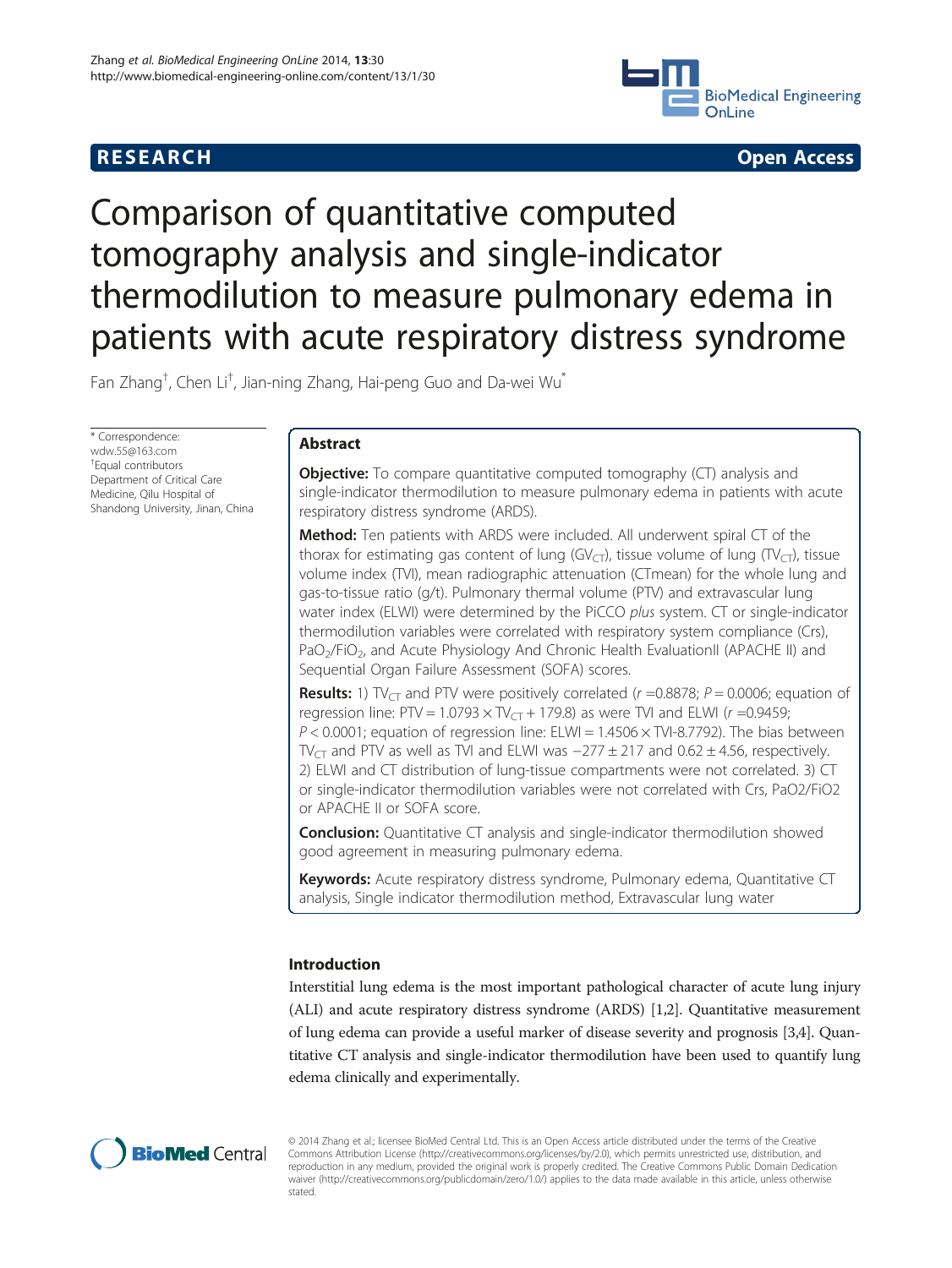Quantitative CT analysis provides a measure of lung volume, gas content  $(GV_{CT})$  and tissue volume (TV<sub>CT</sub>) [[5\]](#page-11-0). It also helps divide the whole lung into 4 compartments by radiographic attenuation values of normally aerated, poorly aerated, nonaerated, and hyperinflated [[5](#page-11-0)]. Although a classification of lung regions according to CT density is often used, various lung components (tissue, vessel, blood, edema) cannot be differentiated by radiologic density [[6](#page-11-0)-[11\]](#page-11-0). Moreover, radiation exposure, the risk of transferring critically ill patients, the relative high costs, and restricted availability all limit obtaining repeated measurements, so CT is not an ideal method to follow the clinical evolution of lung injury.

Extravascular lung water (EVLW) has been widely used to quantify pulmonary edema and guide fluid resuscitation in critically ill patients [\[12\]](#page-11-0). Single-indicator thermodilution is a relatively simple and safe method for repeatedly measuring EVLW. Unfortunately, many factors that may affect the accuracy of the single-indicator thermodilution method include vascular obstruction by emboli, thrombosis, severe hypoxic vasoconstriction, and, possibly, high airway pressure, which are common in patients with ALI/ ARDS [[13-22](#page-11-0)].

The gravimetric method of estimating EVLW is an experimental method and is the gold standard; it can be used to compare the wet and dry weight of the lung in animals or humans on autopsy, for only one measurement. The accuracy of the single-indicator method in measuring lung water has been confirmed by the gravimetric method in animals and human studies [[23-26\]](#page-11-0). In an experimental animal study, quantitative CT analysis showed good agreement with the gravimetric method [\[27\]](#page-11-0).

Measuring lung edema by the thermal indocyanine green-dye double-dilution method has shown good agreement with that by quantitative CT [[28\]](#page-12-0). However, in mainland China, the single-indicator thermodilution method is used more than the thermal indocyanine green-dye double-dilution method. Therefore, we aimed to compare quantitative CT analysis and single-indicator thermodilution for diagnosis measurement of pulmonary edema in patients with ARDS.

#### Materials and methods

#### Patients

From March to December 2010, we included 10 consecutive patients with ARDS according to the criteria from the European American Consensus Conference on ARDS [[1\]](#page-11-0). Patients had been admitted to the intensive care unit (ICU) of Qilu Hospital, Shandong University, and had undergone lung CT and PiCCO plus system measurement for clinical monitoring. We excluded patients who were < 18 years old, were pregnant, or had chronic obstructive pulmonary disease, recent arrhythmia; unstable angina or myocardial infarction; chest wall trauma; or high intracranial pressure. The Ethics Committee of Qilu Hospital, Shandong University, approved the study protocol and informed consent was obtained from the patient's next of kin.

Each patient underwent insertion of a 4 F central venous catheter (ARROW Co., USA) in the subclavian vein with an injectate temperature-sensor housing (PV4046, Pulsion Medical Systems, Munich, Germany) and a 5 F femoral arterial catheter with a thermistor tip (PV2015L20, Pulsion Medical Systems, Munich, Germany). Both catheters were connected to the PiCCO *plus* system (Pulsion Medical Systems V7.1, Munich, Germany). Ventilation was maintained throughout the protocol.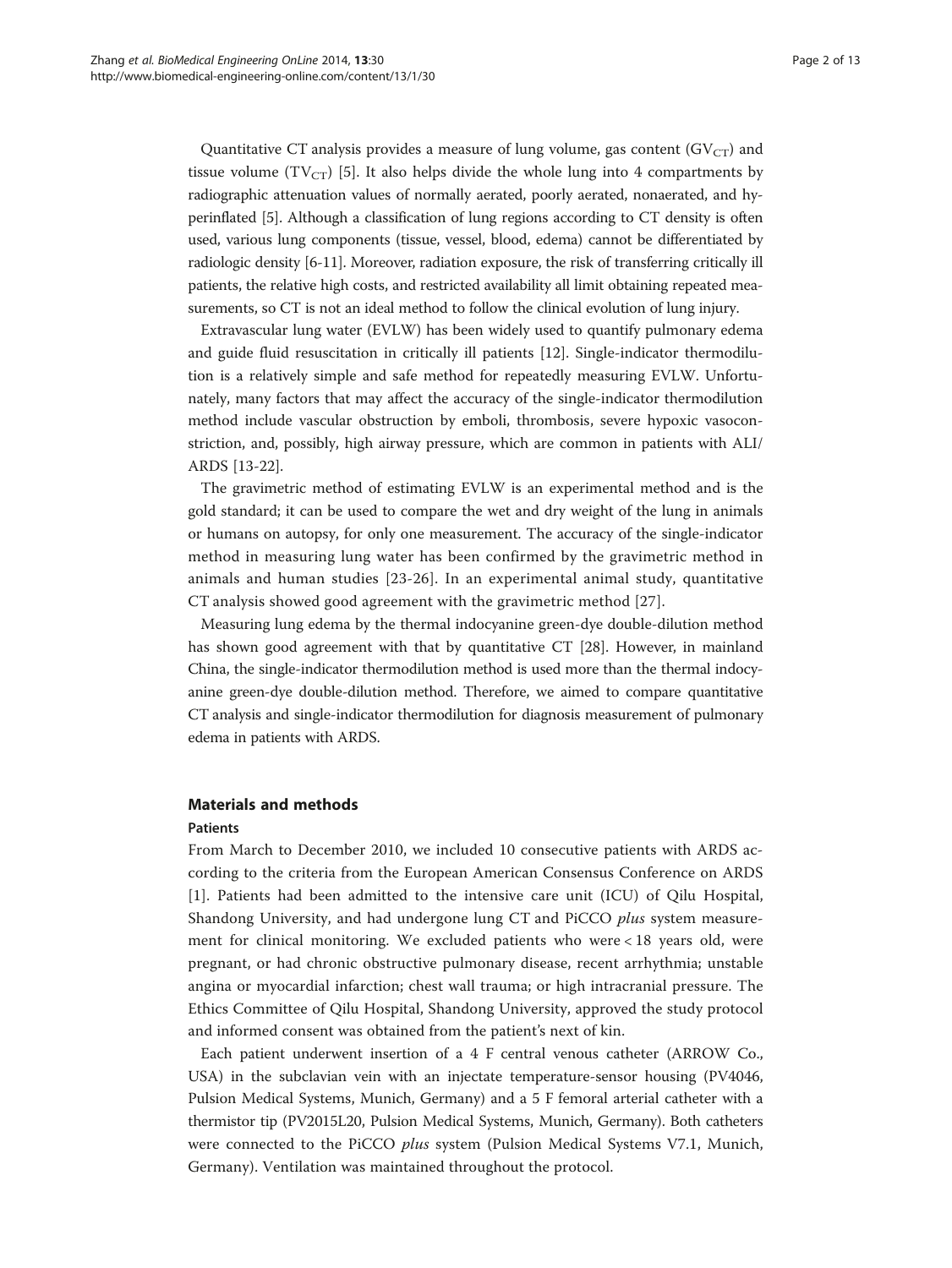# Quantitative CT analysis

Spiral CT of the thorax was performed from the apex to diaphragm (GE Lightspeed, GE Healthcare, USA), with continuous monitoring of heart rate, arterial blood pressure, and oxygen saturation. CT parameters were collimation scan, 20 mm; exposure, 120 kV and 220 mA; table speed, 25 mm/sec; and pitch, 1:1.

When patients were transported for CT scan, the ventilatory settings were maintained as in the ICU ward. The CT scan was performed quickly during an end-expiratory pause. Previous ventilatory settings were promptly reestablished at the end of the scan. CT images were analyzed by use of a home-made dedicated software, ARDS Viewer (Zhang Fan, Wu Dawei, Qilu Hospital, Shandong University, China). The ARDS Viewer allows for drawing the contour of the lung directly on a computer monitor (Figure 1). The mediastinum and pulmonary hila containing the trachea, main bronchi, and hilar blood vessels were excluded from the region of interest. Each element of the  $512 \times 512$ matrix contained the value of the radiographic attenuation expressed in Hounsfield units (HU) corresponding to a volume of tissue (voxel).

Lung volume (gas + tissue) was calculated as the number of voxels present in a given lung region [[5](#page-11-0)]. Despite the complex interface between gas (with radiologic density  $\sim$  -1000 HU) and tissue (radiologic density  $\sim$  0 HU [water density]), one can compute the volume of gas, volume of tissue, overall lung volume, and volume distribution of lung aeration for any lung region [\[5,6](#page-11-0)]. The mean CT attenuation of a given lung region (CT lung density) is equivalent to its aeration: for example, −300 HU, the lung region is composed of 70% tissue and 30% gas (lung aeration = 30%). Therefore, the gas volume and tissue volume of each voxel can be calculated as follows [[5,6](#page-11-0)]:

The gas volume  $=$   $\frac{\text{mean CT number}}{\text{CT number}_{\text{gas}} - \text{CT number}_{\text{water}}} \times$  the volume of a voxwel  $=\frac{\text{mean } CT \text{ number}}{-1000} \times \text{ the volume of a voxel}$ The gas volume  $= \left(1 - \frac{\text{mean } CT \text{ number}}{-1000}\right) \times$  the volume of a voxwel

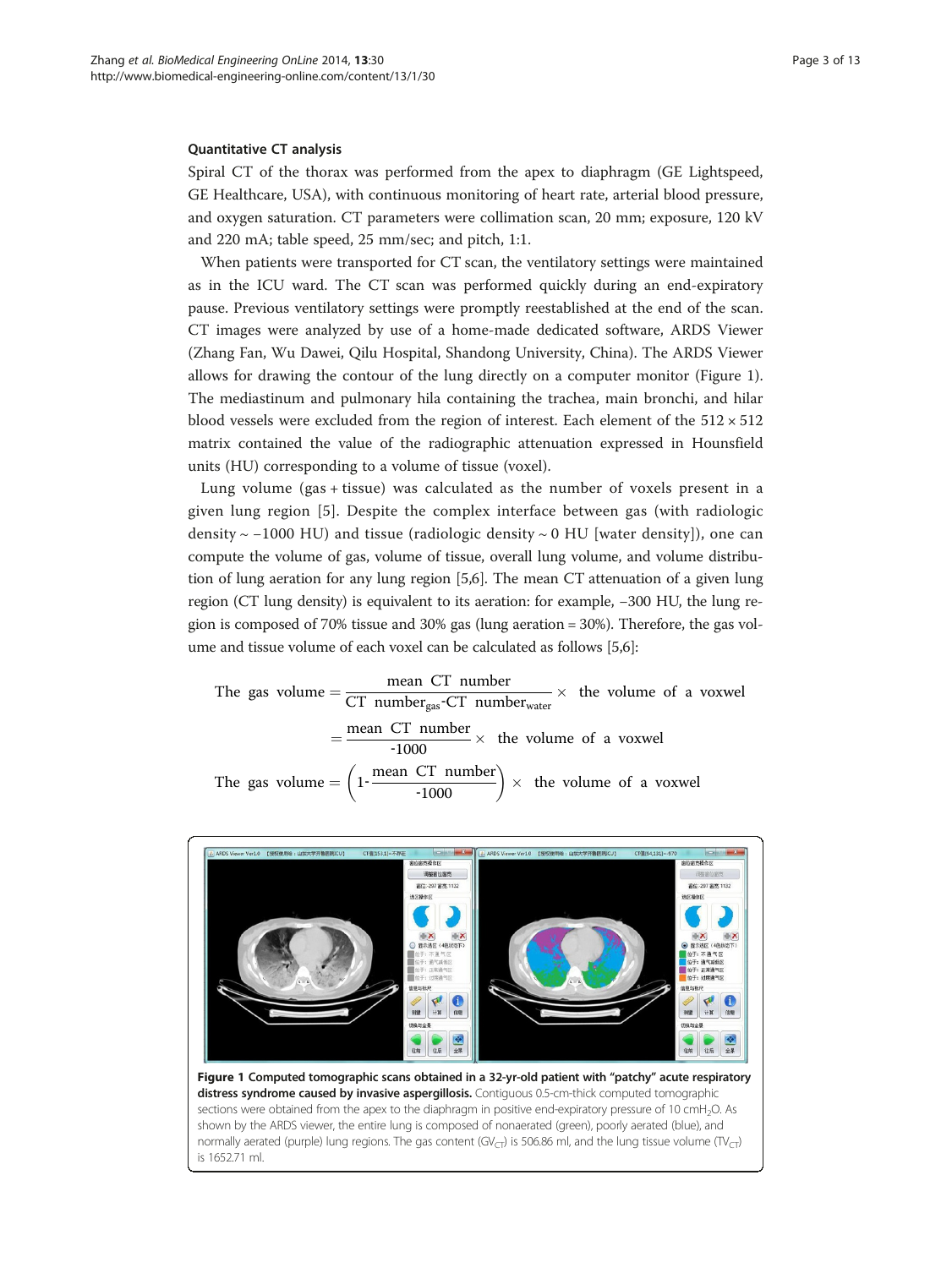<span id="page-3-0"></span>All voxels in the matrix have the same volume depending on the size of the pixels of the matrix and the thickness of the CT section (0.5 cm). Therefore, the volume of gas (GV<sub>CT</sub>) and volume of tissue (TV<sub>CT</sub>) of the overall lung can be obtained. The mean radiographic attenuation value (CTmean) for the whole lung was computed by averaging the attenuation value of all voxels in the region of interest. The gas-to-tissue ratio  $(g/t)$ was computed as the ratio between  $\text{GV}_{\text{CT}}$  and  $\text{TV}_{\text{CT}}$ . The tissue volume index (TVI) was obtained by indexing  $TV_{CT}$  to predicted body weight of the patient.

Classically, lung aeration is quantified into 4 compartments  $[7-10]$  $[7-10]$  $[7-10]$  $[7-10]$ : 1) normal aeration, CT attenuation −900 to −500 HU, corresponding to a normal ventilation perfusion ratio; 2) overinflation, CT attenuation < −900 HU, corresponding to alveolar dead space if the lung region is insufficiently perfused; 3) poor aeration, CT attenuation −100 to −500 HU, which corresponds radiologically to "ground-glass" opacification or reticular pattern and physiologically to venous admixture if the lung region remains perfused; and 4) nonaeration, CT attenuation > −100 HU, corresponding radiologically to consolidation and atelectasis and physiologically to true pulmonary shunt if the lung region remains perfused. We computed the ratio for the tissue volumes of each compartment (Figure 2).

# Single-indicator thermodilution

The PiCCO plus system involves a thermal indicator to determine EVLW, cardiac output (CO), and volumetric measures. A central venous catheter and femoral arterial catheter with a thermistor tip are inserted for measurement. Cold saline (8°C), 15 ml volume, is injected into the central venous catheter. Then the thermistor tip on the femoral arterial catheter measures the downstream temperature change within the abdominal aorta. A transpulmonary thermodilution curve can be drawn. The cardiac output is calculated by the modified Stewart Hamilton equation from the area below the transpulmonary

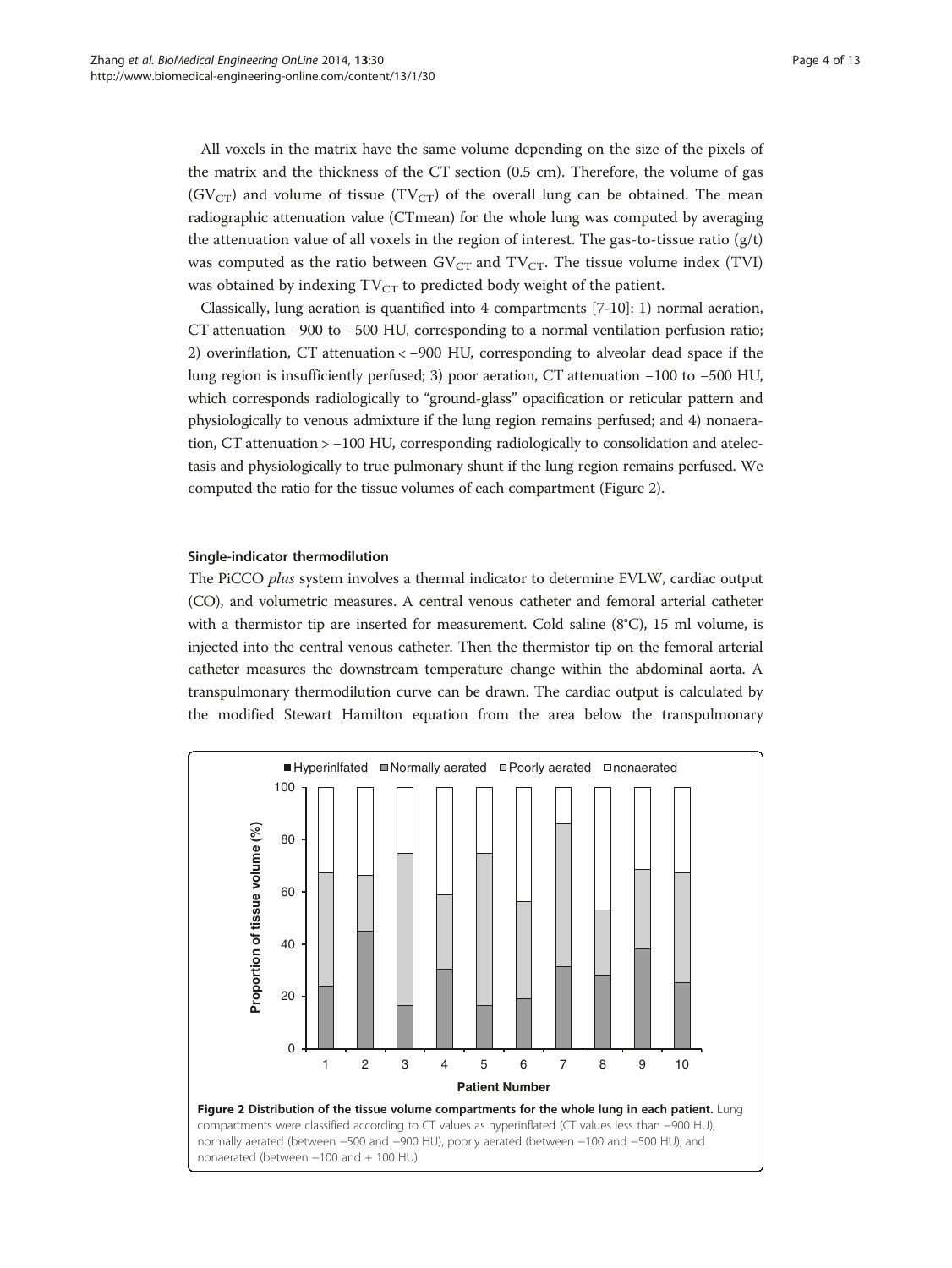thermodilution curve. From the mean transit time (MTt) and the down slope time (DSt) of the exponential thermodilution curve, preload and lung water values are determined.

The intrathoracic thermal volume (ITTV) can be calculated by multiplying the CO by the MTt. The thermal indicator mixes with the largest possible volume of distribution.

 $ITTV = CO \times MTt$ 

The ITTV is composed of the pulmonary thermal volume (PTV) and the global end-diastolic volume (GEDV). PTV can be determined as the product of CO and the exponential DSt as follows.

 $PTV = CO \times DSt$  $GEDV = ITTV - PTV$ 

Sakka and coworkers [[29\]](#page-12-0) examined the relationship between intrathoracic blood volume (ITBV) and GEDV and derived the following equation using linear regression to describe this relationship.

$$
ITBV = (1.25 \times GEDV) - 28.4 \text{ ml}.
$$

EVLW reflects all fluid, including interstitial and alveolar, that is outside of the pulmonary vasculature during transit of the thermal indicator. EVLW is calculated as the difference between the ITTV and ITBV as follows.

 $EVLW = ITTV - ITBV$ 

In the PiCCO plus system, ITBV and GEDV are indexed to the body surface area of each patient to obtain the intrathoracic blood volume index (ITBI) and global enddiastolic volume index (GEDI); EVLW is indexed to predicted body weight for the extravascular lung water index (ELWI). All values were obtained just after the patient returned to the ICU after CT scan.

# Other related values

Immediately after CT scan, arterial blood was drawn for blood gas analysis,  $PaO<sub>2</sub>/FiO<sub>2</sub>$ was calculated; and respiratory system compliance (Crs) was recorded. The Acute Physiology And Chronic Health Evaluation II (APACHE II) and Sequential Organ Failure Assessment (SOFA) scores were obtained from the worse record for each physiological variable within the 24 hr before and after CT scan.

#### Statistical analysis

Data are presented as mean  $\pm$  SD. To evaluate the association of PTV with TV $_{CT}$  and ELWI with TVI, we performed a linear regression analysis. Agreement between values was assessed by the Bland and Altman plot method. Correlation was evaluated between the main values (PTV, ELWI, CTmean,  $GV<sub>CT</sub>$  TVI, and  $g/t$ ) and PaO<sub>2</sub>/FiO<sub>2</sub>, Crs, and APACHE II and SOFA scores. To assess whether pulmonary edema was associated with any specific tissue compartment, we correlated the ELWI with the relative tissue volume for each compartment. All correlations were assessed by linear regression analysis with the Pearson correlation coefficient r. Statistical significance was set at  $P<0.05$ . Statistical analyses involved use of SAS 9.2 (SAS Inst., Cary, NC).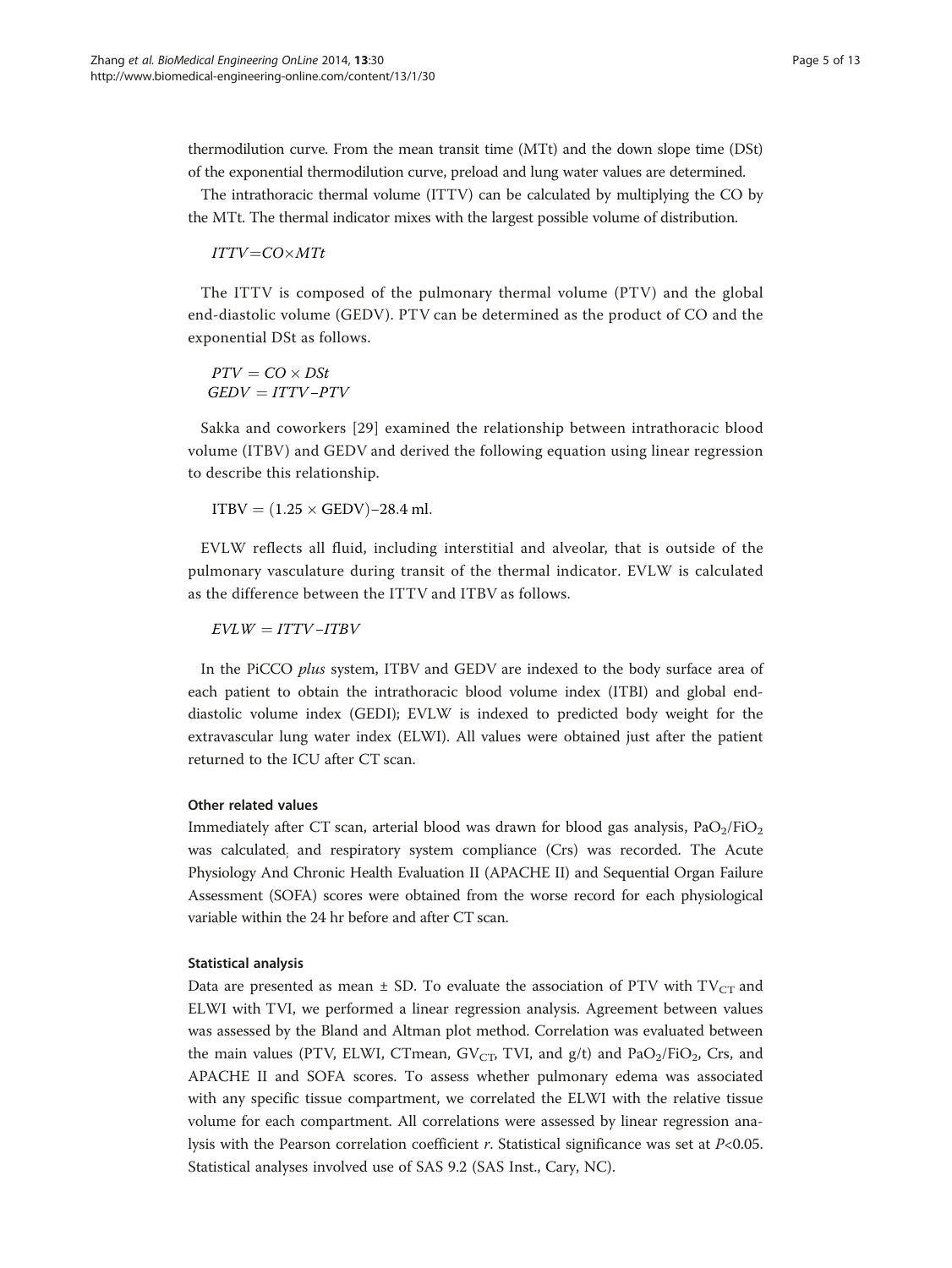### Results

#### Patient characteristics

We included 10 patients (mean age  $48.60 \pm 18.08$  years; 8 males); characteristics are in Table 1. Each patient showed a  $PaO<sub>2</sub>/FiO<sub>2</sub> < 200$  mmHg, with an overall mean 103.87 ± 54.42 mmHg. ARDS was due to pneumonia for 6 patients and multiple trauma for 2, with abdominal infection for 2. Half of the patients presented a large amount of pleural fluid.

# Quantitative CT analysis

On CT scan,  $TV_{CT}$  was  $1221.37 \pm 383.68$  ml, TVI  $18.12 \pm 6.79$  ml/kg,  $GV_{CT}$  916.58  $\pm$ 418.08 ml, CTmean −407.97 ± 118.30 HU, and g/t 0.80 ± 0.40 (Table [2](#page-6-0)). Nonaerated, poorly aerated, normally aerated, and hyperinflated tissue represented 32.55 ± 9.26%, 39.92 ± 13.82%, 27.46 ± 9.29%, and  $0.06 \pm 0.11\%$  of the TV<sub>CT</sub>, respectively (Figure [2\)](#page-3-0).

#### Single-indicator thermodilution

With the PiCCO plus system, PTV and ELWI were  $1498.1 \pm 466.45$  mL and  $17.5 \pm$ 10.4 ml/kg, respectively. Individual values for GEDI, ITBI, PTV, and ELWI are in Table [2.](#page-6-0)

#### Correlation between quantitative CT analysis and single-indicator thermodilution values

Mean TV<sub>CT</sub> and PTV were positively correlated ( $r = 0.8878$ ;  $P = 0.0006$ ; PTV = 1.0793  $\times$  $TV_{CT}$  + 179.8) and PTV values overestimated those of  $TV_{CT}$  (Figure [3\)](#page-7-0). Mean TVI and ELWI were positively correlated  $(r = 0.9459; P < 0.0001; ELWI = 1.4506 \times TVI - 8.7792)$ . The agreement between TVI and ELWI was better than that for  $TV_{CT}$  and PTV,

| Patient<br>no. | Cause of<br><b>ARDS</b> | Sex                   | Age (yr) | PaO <sub>2</sub> /FiO <sub>2</sub><br>(mmHq) | <b>Crs</b><br>(mI/cmH <sub>2</sub> O) | <b>APACHE II</b><br>score | <b>SOFA</b><br>score | <b>MVtime</b><br>(day) | Pleural<br>fluid |
|----------------|-------------------------|-----------------------|----------|----------------------------------------------|---------------------------------------|---------------------------|----------------------|------------------------|------------------|
| 1.             | Pneumonia               | Male                  | 60       | 58.00                                        | 13.24                                 | 19                        | 9                    | $\overline{4}$         | No               |
| $\overline{2}$ | Abdomen<br>infection    | Male                  | 52       | 98.33                                        | 20.50                                 | 9                         | 6                    | $\overline{2}$         | No               |
| 3              | Pneumonia               | Female                | 32       | 49.00                                        | 19.57                                 | 12                        | 5                    | <1                     | No               |
| $\overline{4}$ | Pneumonia               | Male                  | 58       | 75.41                                        | 30.00                                 | 11                        | 6                    | <1                     | Yes              |
| 5              | Multiple<br>trauma      | Male                  | 56       | 98.36                                        | 34.90                                 | 21                        | 7                    | $\overline{2}$         | Yes              |
| 6              | Multiple<br>trauma      | Male                  | 36       | 148.00                                       | 27.30                                 | 28                        | 13                   | <1                     | Yes              |
| $\overline{7}$ | Pneumonia               | Female                | 19       | 100.00                                       | 37.50                                 | 10                        | 10                   | $\overline{4}$         | No               |
| 8              | Pneumonia               | Male                  | 78       | 185.00                                       | 30.00                                 | 14                        | 6                    | 5                      | Yes              |
| 9              | Abdomen<br>infection    | Male                  | 63       | 190.57                                       | 31.76                                 | 28                        | 8                    | $\overline{2}$         | Yes              |
| 10             | Pneumonia               | Male                  | 32       | 36.00                                        | 16.76                                 | 16                        | 5                    | <1                     | No               |
| Mean           |                         | 8 Males/<br>2 Females | 48.6     | 103.87                                       | 26.15                                 | 16.80                     | 7.50                 |                        |                  |
| <b>SD</b>      |                         |                       | 18.08    | 54.42                                        | 8.15                                  | 7.04                      | 2.55                 |                        |                  |

APACHE II: Acute Physiology And Chronic Health EvaluationII; ARDS, acute respiratory distress syndrome; Crs, respiratory system compliance; MVtime, time of mechanical ventilation before study enrolment; SOFA: Sequential Organ Failure Assessment.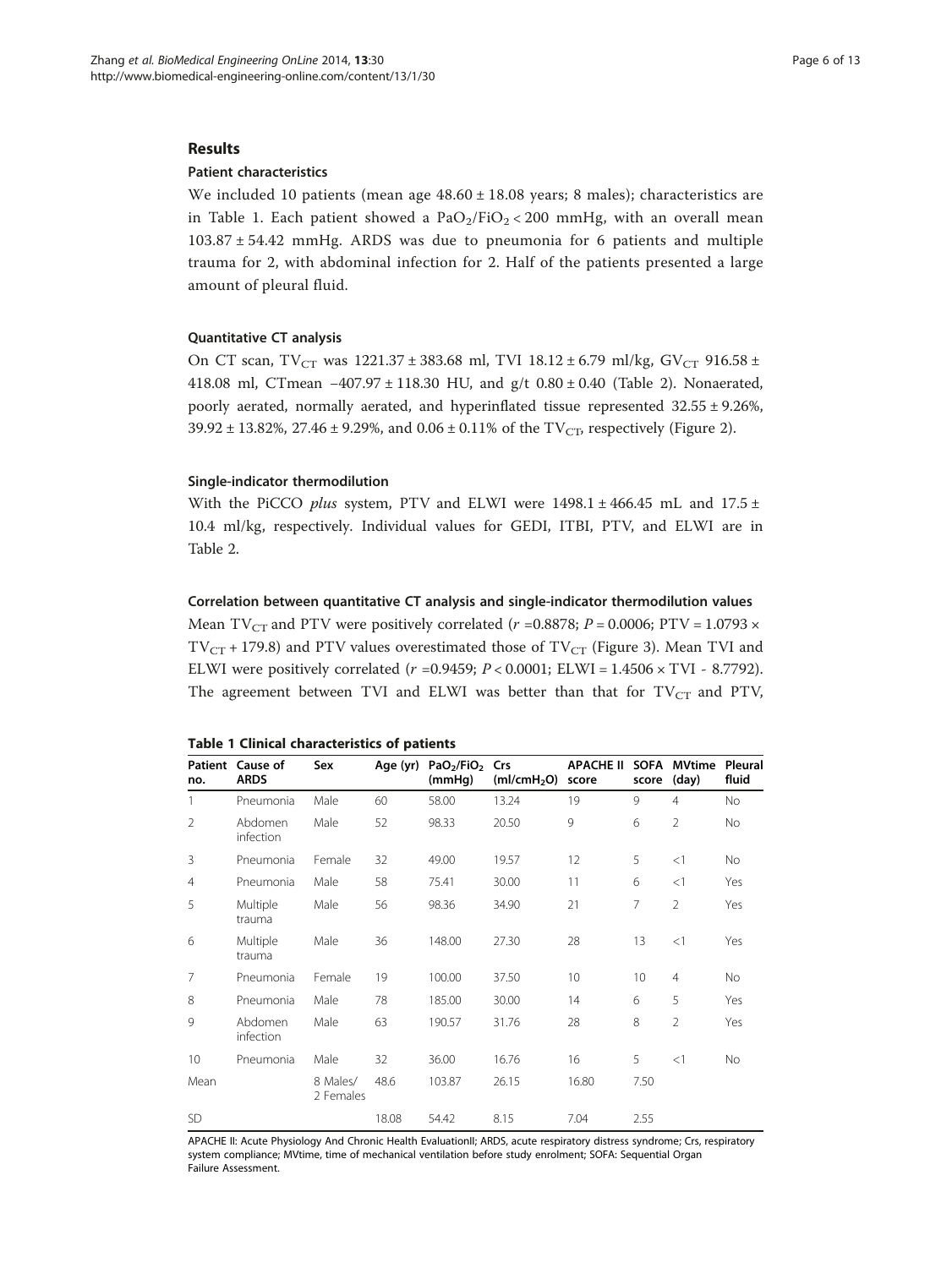<span id="page-6-0"></span>Table 2 Main study variables for individual patients

| <b>Patient</b><br>no. |                 | PiCCO plus system |                |                       |      |                                     |                                     |                                 |                        |
|-----------------------|-----------------|-------------------|----------------|-----------------------|------|-------------------------------------|-------------------------------------|---------------------------------|------------------------|
|                       | $CT_{mean}(Hu)$ | $GVCT$ (ml)       | $TV_{CT}$ (ml) | <b>TVI</b><br>(mI/kg) | g/t  | <b>GEDI</b><br>(ml/m <sup>2</sup> ) | <b>ITBI</b><br>(ml/m <sup>2</sup> ) | <b>PTV</b><br>(m <sub>l</sub> ) | <b>ELWI</b><br>(ml/kg) |
|                       | $-408.76$       | 1068.12           | 1519.39        | 17.67                 | 0.70 | 916                                 | 1145                                | 1580.9                          | 13                     |
| $\overline{2}$        | $-635.51$       | 1253.14           | 712.60         | 10.96                 | 1.76 | 853                                 | 1066                                | 953.13                          | 9                      |
| 3                     | $-240.55$       | 506.86            | 1652.71        | 33.05                 | 0.31 | 564                                 | 705                                 | 2404.6                          | 44                     |
| $\overline{4}$        | $-352.20$       | 485.55            | 697.01         | 9.29                  | 0.70 | 801                                 | 1001                                | 891.38                          | $\overline{7}$         |
| 5                     | $-264.17$       | 735.94            | 1422.71        | 19.76                 | 0.52 | 904                                 | 1130                                | 1565.6                          | 16                     |
| 6                     | $-331.26$       | 610.46            | 1209.24        | 15.50                 | 0.50 | 920                                 | 1150                                | 1614.2                          | 15                     |
| 7                     | $-440.78$       | 677.83            | 857.52         | 14.29                 | 0.79 | 576                                 | 720                                 | 1007.4                          | 13                     |
| 8                     | $-415.64$       | 759.62            | 1044.63        | 17.41                 | 0.73 | 901                                 | 1126                                | 1564.9                          | 20                     |
| 9                     | $-491.44$       | 1296.89           | 1328.34        | 18.98                 | 0.98 | 908                                 | 1135                                | 1454.1                          | 15                     |
| 10                    | $-499.44$       | 1771.35           | 1769.50        | 24.24                 | 1.00 | 580                                 | 725                                 | 1944.5                          | 23                     |
| Mean                  | $-407.97$       | 916.58            | 1221.37        | 18.12                 | 0.80 | 792.3                               | 990.3                               | 1498.1                          | 17.5                   |
| <b>SD</b>             | 118.30          | 418.08            | 383.68         | 6.79                  | 0.40 | 155.29                              | 194.08                              | 466.45                          | 10.4                   |

CTmean, mean CT values; GV<sub>CT</sub>, gas volume in lung measured by CT; TV<sub>CT</sub>, tissue volume in lung measured by CT; TVI, tissue volume index for predicted body weight; g/t, ratio of gas to tissue volume; GEDI, global end-diastolic volume index for patient surface area; ITBI, intrathoracic blood volume index for patient surface area; PTV, pulmonary thermal volume; ELWI, extravascular lung water index for predicted body weight.

although mean TVI was slightly larger than ELWI (Figure [4\)](#page-8-0). The bias between  $\text{TV}_{\text{CT}}$ and PTV, TVI and ELWI was  $-277 \pm 217$  and  $0.62 \pm 4.56$ , respectively.

We found no correlation between ELWI and proportion of any lung-tissue compartments. The differences between TVI and ELWI were not correlated with proportion of normally aerated, poorly aerated or nonaerated lung compartments.

#### Pathophysiological correlations

We found no significant correlation between physiological variables  $(PaO<sub>2</sub>/FiO<sub>2</sub>)$ , Crs, APACHE II and SOFA score) and CT or single-indicator thermodilution variables (Table [3\)](#page-8-0).

# Discussion

In patients with ARDS, lung tissue content measured by quantitative CT analysis was highly correlated with ELWI and PTV measured by the single-indicator thermodilution method.

As a convenient, minimally invasive, and economical technique, PiCCO monitoring has been generally used in ICUs all over the world. As compared with the gravimetric method, single-indicator thermodilution to determine EVLW shows good correlation in animal models of lung injury, although EVLW is slightly higher with the latter method [\[23](#page-11-0)-[25\]](#page-11-0). Tagami and colleagues found that measurement of EVLW by the single-transpulmonary system is closely correlated with post-mortem lung weight in humans [[26](#page-11-0)]. Overestimation of EVLW may have several explanations. First, the thermal indicator is also equilibrated with the myocardium and vessel walls, which may lead to a large volume of distribution and a small increase in EVLW measurement. Second, recirculation of cold saline can overestimate lung water [[23\]](#page-11-0). Third, the linear regression equations between ITBV and GEDV may differ among species [[25](#page-11-0)[,30](#page-12-0)].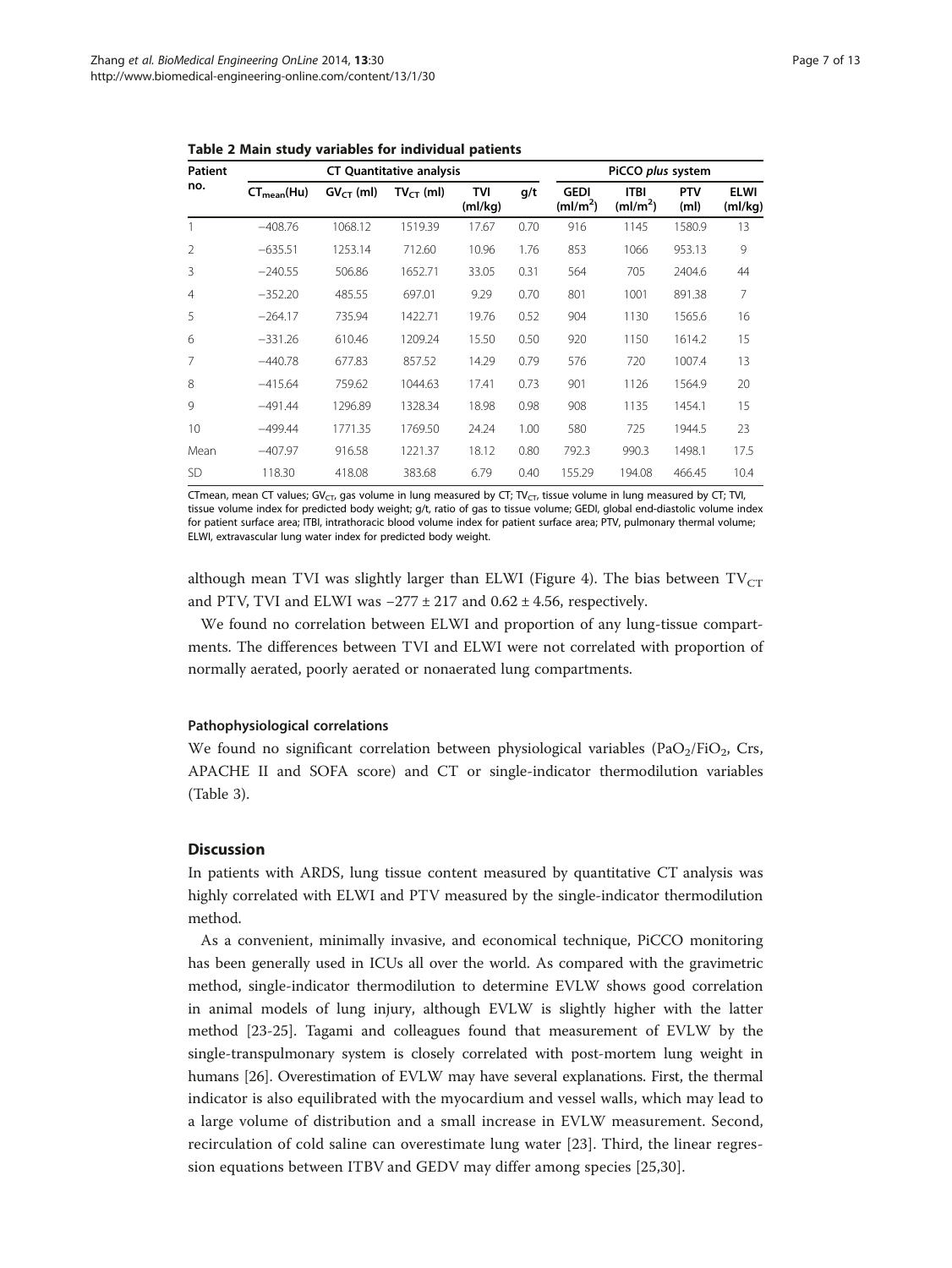<span id="page-7-0"></span>

An animal experiment indicated that as compared with postmortem gravimetry, TVI estimated by quantitative CT had acceptable accuracy in tracking the extent of pulmonary edema, with a mean bias of 4 ml/kg [\[27](#page-11-0)]. Recent experimental and clinical investigations have revealed that CT-derived pulmonary tissue volume is closely associated with EVLW and PTV determined by thermal indocyanine green-dye double-indicator dilution, but  $TV_{CT}$  showed a tendency to be larger than PTV or EVLW [\[27,](#page-11-0)[28](#page-12-0)]. This overestimation might be due to the additive effects of several factors. First, CT does not differentiate between lung compartments with interstitial fluid, pulmonary tissue, or residual intravascular blood. Second, CT reveals fluids in the alveoli and pleural space that might escape detection with indicator dilution methods.

Many factors may limit the reliability of EVLW determined by single-indicator thermodilution. First, the relationship between GEDV and ITBV may be affected by anatomy (height, weight), mechanics (tidal volume, PEEP), physiologic features (pulmonary edema, hypoxic vasoconstriction), and pharmacologic features (vasoactive drugs) [\[13](#page-11-0)[,31\]](#page-12-0). The equation between GEDV and ITBV differs among species [[25](#page-11-0),[30](#page-12-0)]. So EVLW may be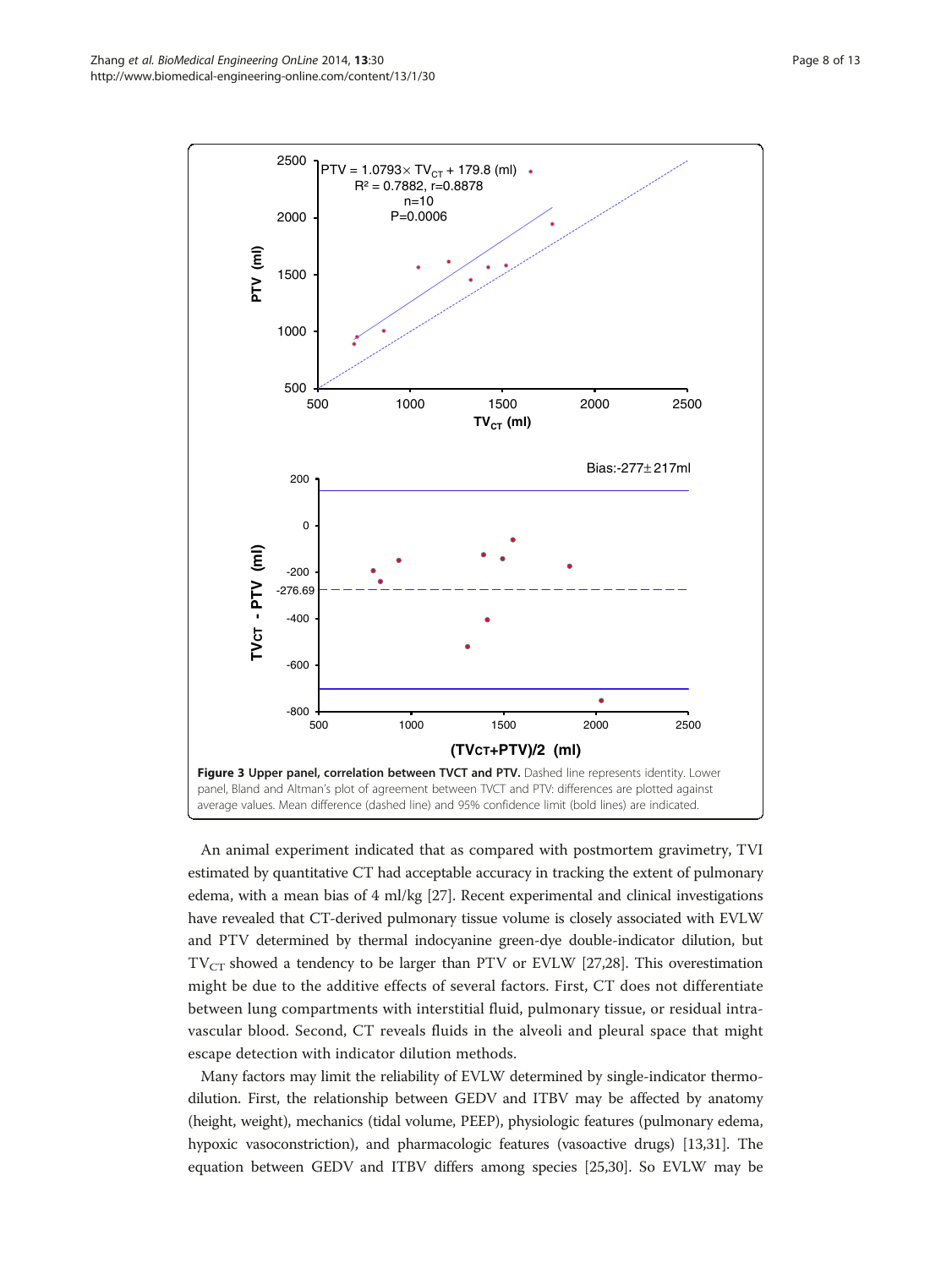<span id="page-8-0"></span>

affected by all of these factors. Second, the thermodilution method for measuring EVLW relies on heat exchange across the alveolar epithelial and endothelial barriers. If the thermal indicator does not have access to all lung tissue because of decreased perfusion, then EVLW will be consistently underestimated. Several pathophysiological changes in

| <b>Variables</b>                   |               | <b>CT Quantitative analysis</b> | PiCCO plus system |         |            |             |
|------------------------------------|---------------|---------------------------------|-------------------|---------|------------|-------------|
|                                    | <b>CTmean</b> | $GV_{CT}$                       | TVI               | g/t     | <b>PTV</b> | <b>ELWI</b> |
| PaO <sub>2</sub> /FiO <sub>2</sub> | $-0.10$       | 0.03                            | $-0.45$           | 0.08    | $-0.39$    | $-0.14$     |
| Crs                                | 0.01          | $-0.24$                         | $-0.50$           | $-0.01$ | $-0.54$    | $-0.18$     |
| APACHE II score                    | 0.28          | 0.21                            | 0.50              | $-0.30$ | 0.47       | 0.35        |
| SOFAscore                          | 0.08          | $-0.12$                         | $-0.26$           | $-0.13$ | $-0.18$    | $-0.43$     |

Table 3 Correlation coefficients for CT or PiCCO variables with other parameters

CTmean, mean CT values; GV<sub>CT</sub>, volume of gas in lungs measured by CT; TVI, tissue volume index for predicted body weight; g/t, ratio of gas to tissue volume; PTV, pulmonary thermal volume; ELWI, extravascular lung water index for predicted body weight; Crs, compliance of respiratory system; APACHE II: Acute Physiology And Chronic Health Evaluation II; SOFA: Sequential Organ Failure Assessment.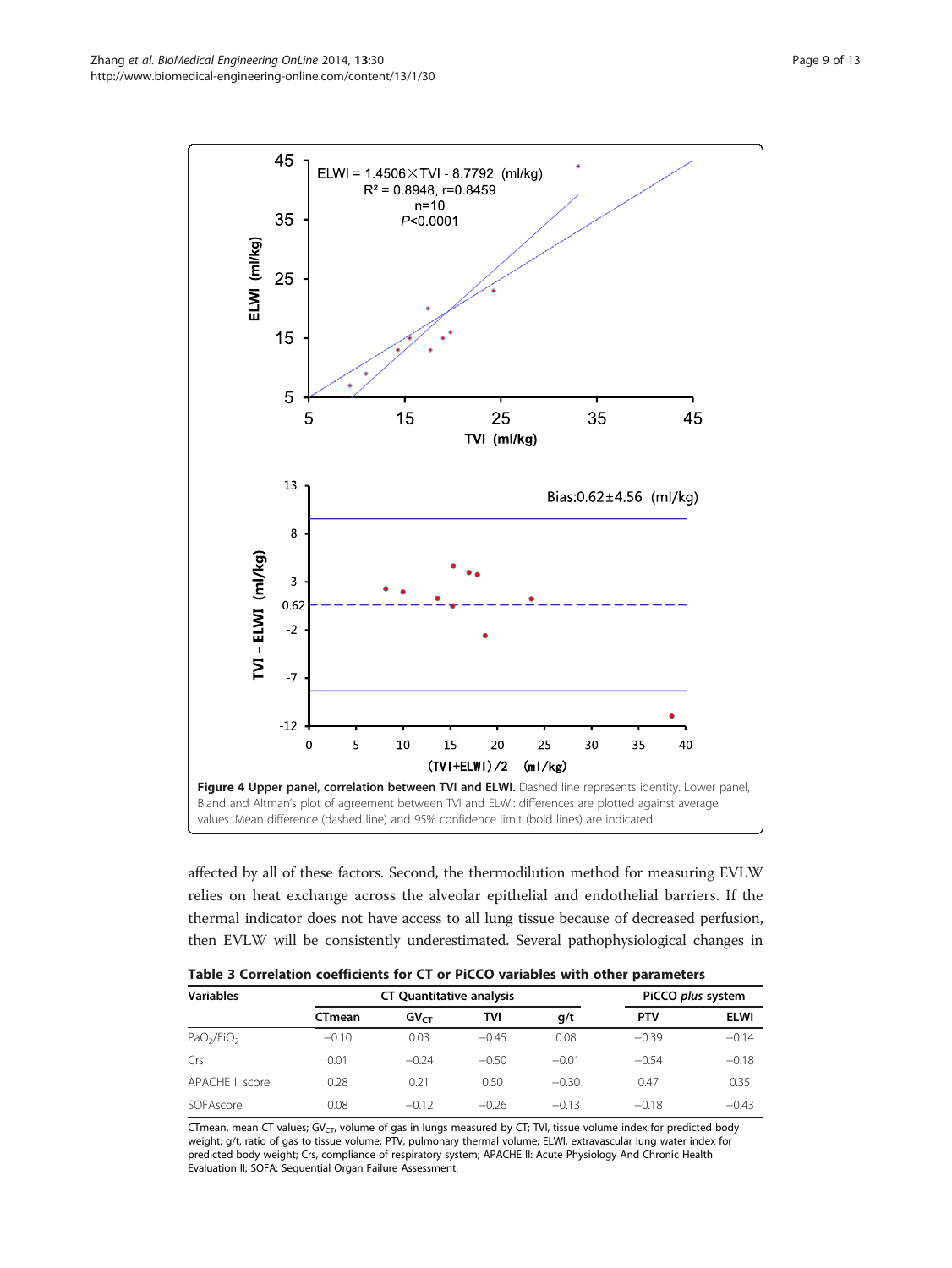critically ill patients, such as large pulmonary vessel obstruction, pulmonary vascular microembolism, and hypoxic vasoconstriction, can impair the perfusion and result in an inaccurate EVLW [[14,15\]](#page-11-0). Easley and co-workers found that inactivating hypoxic pulmonary vasoconstriction by endotoxin administration increased pulmonary blood flow to poorly aerated regions, with increased EVLW [[32](#page-12-0)]. Third, PEEP may affect the measured value of EVLW and directly affect the amount of lung water present, thereby indirectly affecting EVLW. High levels of PEEP may lead to pulmonary capillary collapse, thus potentially resulting in underestimating EVLW. However, the use of PEEP may cause a redistribution of pulmonary blood flow toward previously underperfused lung regions, thus leading to a more accurate EVLW. Several trials have given different results for the influence of PEEP on measurement of EVLW [[18-21](#page-11-0)]. Fourth, the degree of lung edema can affect the accuracy of EVLW. However, the exact influence is still controversial [[13,21](#page-11-0),[22\]](#page-11-0). Finally, many anatomic and physiological abnormalities that can alter EVLW include major pulmonary resection, the presence of large aortic aneurysms, arterial catheters placed too far peripherally, and intracardiac shunts [\[29\]](#page-12-0).

The results of this study indicate that in patients with ARDS, EVLW and PTV measured by the single-indicator thermodilution method were highly correlated with lung tissue content measured by CT. However, EVLW and PTV determined with single-indicator thermodilution overestimated  $TV_{CT}$  perhaps because CT cannot differentiate between lung compartments with interstitial fluid, pulmonary tissue, or residual intra-vascular blood. As well, other factors that can limit the reliability of EVLW measured by single-indicator thermodilution include the level of PEEP, the extent of the shunt in the lungs, and recirculation of cold saline. One trail estimated the CT-based ELWI by two different radiologists without analyzing software [[33](#page-12-0)]. CT-based estimation of ELWI is not accurate for predicting extravascular lung water in critically ill patients when compared to single-indicator thermodilution, because they only use some CT findings to guess the ELWI [[33](#page-12-0)]. But in our study, the quantitative CT analysis is much more accurate. The presence of a large amount of pleural fluid in 5 patients may have affected the reliability of EVLW obtained by singleindicator thermodilution. Two previous studies revealed that fluid in the pleural space did not contribute to the measurement of EVLW [\[34](#page-12-0),[35](#page-12-0)]. However, one of the studies indicated that pleural fluid contributed to increased PTV [\[34](#page-12-0)]. Saugel and coworkers recently found that large-volume thoracentesis significantly increased EVLI measured by single-indicator thermodilution [[36\]](#page-12-0). However, EVLI was higher after removal of pleural fluid; the authors concluded that pleural effusions did not take part in single-indicator transpulmonary thermodilution as part of the pulmonary thermovolume and did not increase EVLI [[36](#page-12-0)].

ELWI and the differences between TVI and ELWI were not correlated with proportions of any lung compartments. This result agreed with Patroniti and coworkers [[28\]](#page-12-0), but we lack other data for comparison.

We found no correlation between CT or PiCCO variables and Crs or  $PaO<sub>2</sub>/FiO<sub>2</sub>$ . This result agreed with some previous research [[26](#page-11-0)[,37](#page-12-0),[38\]](#page-12-0), although it still remains controversial. PaO<sub>2</sub>/FiO<sub>2</sub> was affected by many factors, such as PEEP and inhaled oxygen concentration. Even for the same patient, the position, sedation state, and airway secretions can lead to changes in  $PaO<sub>2</sub>/FiO<sub>2</sub>$  [\[39\]](#page-12-0). Dynamic changes in EVLW showed a significant negative correlation with PaO2/FiO2 and Crs changes [\[40](#page-12-0)], which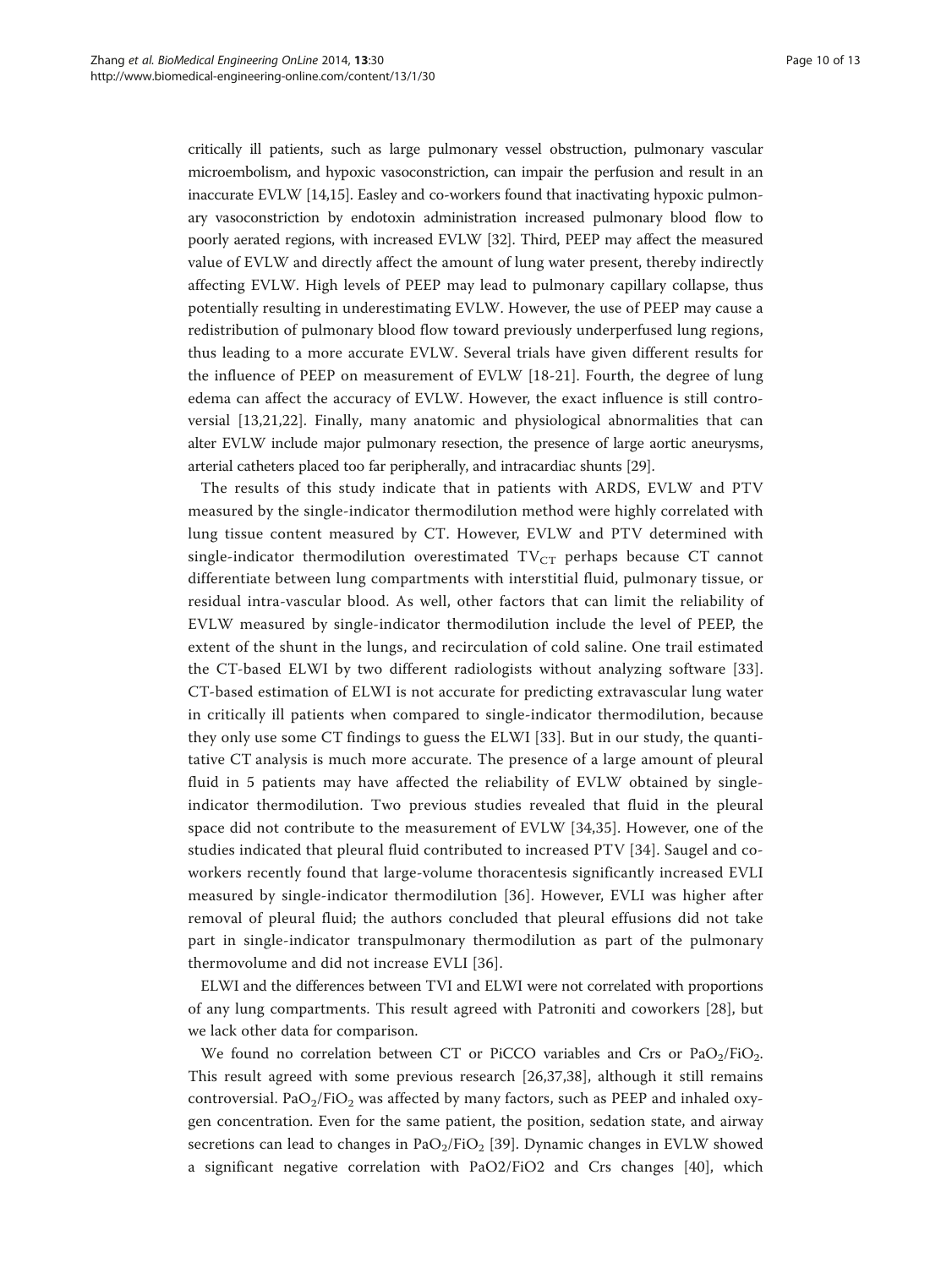suggests that the dynamic monitoring of EVLW is important for the assessment of severity and treatment effects.

APACHE II and SOFA scores have been widely used to assess the severity of critically ill patients and were closely related to the prognosis of multiple organ dysfunction syndrome [\[41](#page-12-0),[42\]](#page-12-0). We found no correlation between ELWI or TVI and these scores; APACHE II and SOFA scores may not be specific markers of acute lung injury but they can help in assessing the overall condition of patients.

Because of the small population and the lack of previous data to compare with our findings, further studies are necessary to confirm our results. As well, the time of mechanical ventilation before enrollment and ventilator settings were not the same for each patient, which may have affected our results.

## Conclusions

Measuring pulmonary edema by quantiative CT analysis shows good agreement with that by single-indicator thermodilution.

#### Key messages

- Interstitial lung edema is the most important pathological character of acute respiratory distress syndrome. Quantitative measurement of lung edema can provide a useful marker of disease severity and prognosis.
- Measurement of pulmonary edema by quantitative CT analysis showed good agreement with that by single-indicator thermodilution, although extravascular lung water and pulmonary thermal volume values were underestimated by the latter method for tissue volume of the lung.
- As a noninvasive method, quantitative CT analysis is a gold standard for evaluating lung aeration, which may have clinical relevance in the mechanical ventilation setting and provide a quantitative "in vivo" measurement to estimate pulmonary edema.

#### Abbreviations

CT: Computed tomography; ALI/ARDS: Acute lung injury/acute respiratory distress syndrome; APACHE II: Acute Physiology And Chronic Health Evaluation II; CO: Cardiac output; Crs: Compliance of respiratory system; Crs: Compliance of respiratory system; CTmean: Mean radiographic attenuation value for the whole lung; g/t: Gas-totissue ratio; DSt: Exponential downslope decay time; EVLW: Extravascular lung water; ELWI: Extravascular lung water index for predicted body weight; ITBI: Intrathoracic blood volume index for patient surface area; ITTV: Intrathoracic thermal volume; ITBV: Intrathoracic blood volume; GEDI: Global end-diastolic volume index for patient surface area; GEDV: Global end-diastolic volume;  $q/t$ : Ratio of gas to tissue volume; GV<sub>CT</sub>: Quantitative CT analysis of gas volume; MODS: Multiple organ dysfunction syndrome; MTt: Mean transit time; PEEP: Positive end-expiratory pressure; PTV: Pulmonary thermal volume; PBV: Pulmonary blood volume; SOFA: Sequential Organ Failure Assessment; TVI: Tissue volume index for predicted body weight;  $TV_{CT}$ : Quantitative CT analysis of tissue volume.

#### Competing interests

The authors declare that they have no competing interests.

#### Authors' contributions

FZ, CL and DW designed the study. FZ, CL and JZ planned and collected the data. FZ, CL and HG wrote the manuscript. All authors read and approved the final manuscript.

#### Acknowledgements

We are grateful to Yiqiang Zhan from Dapartment of Periodontology, University of Greifswaid, Greifswald, Germany, for help in statistical analysis. We thank the medical staff from the Department of critical Care Medcine, Qilu Hospital of Shandong University. This study received no specific funding.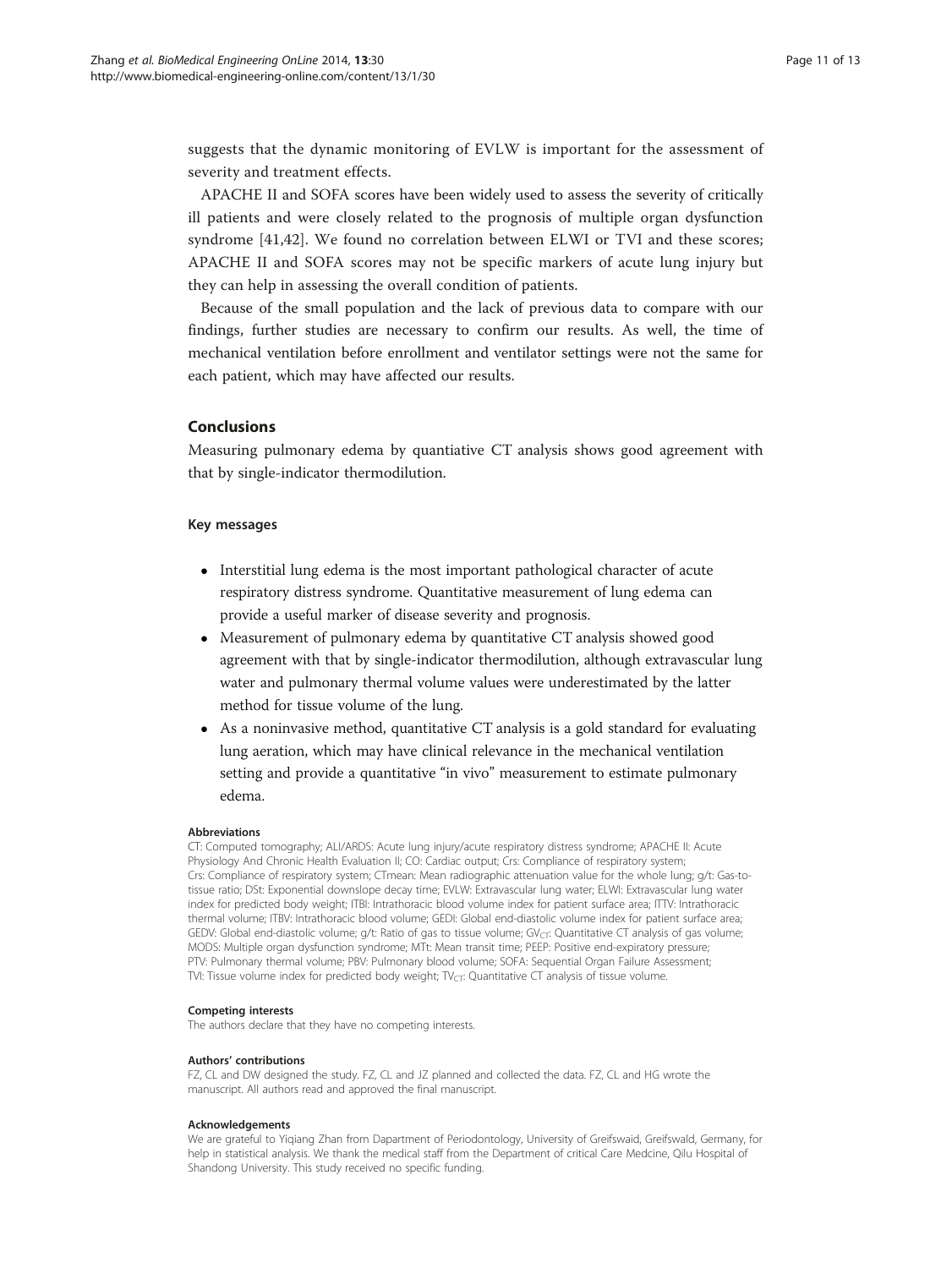#### <span id="page-11-0"></span>References

- Bernard GR, Artigas A, Brigham KL, Carlet J, Falke K, Hudson L, Lamy M, Legall JR, Morris A, Spragg R: The American-European Conference on ARDS: definitions, mechanisms, relevant outcomes, and clinical trial coordination. Am J Respir Crit Care Med 1994, 149:818-824.
- Howell DCJ, Bellingan GJ: Respiratory Disease and its Management: Acute Lung Injury and Acute Respiratory Distress Syndrome (ALI/ARDS)[M]. London: Springer; 2009.
- 3. Sakka SG, Klein M, Reinhart K, Meier-Hellmann A: Prognostic value of extravascular lung water in critically ill patients. Chest 2002, 122:2080–2086.
- 4. Kuzkov W, Kirov MY, Sovershaev MA, Kuklin VN, Suborov EV, Waerhaug K, Bjertnaes LJ: Extravascular lung water determined with single transpulmonary thermodilution correlates with the severity of sepsis-induced acute lung injury. Crit Care Med 2006, 34(6):1647–1653.
- Puybasset L, Cluzel P, Chao N, Slutsky AS, Coriat P, Rouby JJ, and the CT Scan ARDS Study Group: A computed tomography scan assessment of regional lung volume in acute lung injury. Am J Respir Crit Care Med 1998, 158:1644–1655.
- 6. Puybasset L, Cluzel P, Gusman P, Gremier P, Preteux F, Rouby J-J, CT scan ARDS study group: Regional distribution of gas ang tissue in acute respiratory distress syndrome.I.Consequences for lung morphology. Intensive Care Med 2000, 26:857–869.
- 7. Rouby JJ, Puybasset L, Nieszkowska A, Lu Q: Acute respiratory distress syndrome: lessons from computed tomography of the whole lung. Critical care medicine 2003, 31(no.4 Suppl):S285–S295.
- Malbouisson LM, Muller JC, Constantin JM, Lu Q, Puybasset L, Rouby JJ, and the CT Scan ARDS Study Group: Computed tomography assessment of positive end-expiratory pressure–induced alveolar recruitment in patients with acute respiratory distress syndrome. Am J Respir Crit Care Med 2001, 163:1444-1450.
- 9. Gattinoni L, Caironi P, Pelosi P, Goodman LR: What has computed tomography taught us about the acute respiratory distress syndrome? Am J Respir Crit Care Med 2001, 164:1701–1711.
- Puybasset L, Gusman P, Muller JC, Cluzel P, Coriat P, Rouby JJ, and the CT scan ARDS study group: Regional distribution of gas and tissue in acute respiratory distress syndrome.III.Consequences for the effects of positive end-expiratory pressure. Intensive Care Med 2000, 26:1215–1227.
- 11. Gattinoni L, Cressoni M: Quantitative CT in ARDS: towards a clinical tool? Intensive Care Med 2010, 36:1803-1804.
- 12. Brown LM, Liu KD, Matthay MA: Measurement of extravascular lung water using the single indicator method in patients: research and potential clinical value. Am J Physiol Lung Cell Mol Physiol 2009, 297:L547-L558.
- 13. Michard F, Schachtrupp A, Toens C: Factors influencing the estimation of extravascular lung water by transpulmonary thermodilution in critically ill patients. Crit Care Med 2005, 33:1243-1247.
- 14. Noble WH, Kay JC: Effect of emboli, positive pressure ventilation and airway water on lung water measurement. Appl Physiol 1988, 65:154–164.
- 15. Roch A, Michelet P, Lambert D, Delliaux S, Saby C, Perrin G, Ghez O, Bregeon F, Thomas P, Carpentier JP, Papazian L, Auffray JP: Accuracy of the double indicator method for measurement of extravascular lung water depends on the type of acute lung injury. Crit Care Med 2004, 32:811–817.
- 16. Shen JF, Qiu HB, Yang Y, Liu SQ, Chen YM, Li JQ, Wu B, Ding HM: Comparison of single-indicator thermodilution versus gravimetric measurement in determination of extra-vascular lung water in dogs with acute respiratory distress syndrome. Chin Crit Care Med 2006, 18:327–330.
- 17. Michard F: Bedside assessment of extravascular lung water by dilution methods: temptations and pitfalls. Crit Care Med 2007, 35:1186-1192.
- 18. Myers JC, Reilley TE, Cloutier CT: Effect of positive end-expiratory pressure on extravascular lung water in porcine acute respiratory failure. Crit Care Med 1988, 16:52–54.
- 19. Ruiz-Bailén M, Fernández-Mondéjar E, Hurtado-Ruiz B, Colmenero-Ruiz M, Rivera-Fernández R, Guerrero-López F, Vázquez-Mata G: Immediate application of positive end-expiratory pressure is more effective than delayed positive end-expiratory pressure to reduce extravascular lung water. Crit Care Med 1999, 27:380-384.
- 20. Carlile PV, Lowery DD, Gray BA: Effect of PEEP and type of injury on thermal-dye estimation of pulmonary edema. Appl Physiol 1986, 60:22–31.
- 21. Schuster DP, Anderson C, Kozlowski J, Lange N: Regional pulmonary perfusion in patients with acute pulmonary edema. J Nucl Med 2002, 43:863-870.
- 22. Fernández-Mondéjar E, Castaño-Pérez J, Rivera-Fernández R, Colmenero-Ruiz M, Manzano F, Pérez-Villares J, de la Chica R: Quantification of lung water by transpulmonary thermodilution in normal and edematous lung. J Crit Care 2003, 18:253–258.
- 23. Katzenelson R, Perel A, Berkenstadt H, Preisman S, Kogan S, Sternik L, Segal E: Accuracy of transpulmonary thermodilution versus gravimetric measurement of extravascular lung water. Crit Care Med 2004, 32:1550–1554.
- 24. Kirov MY, Kuzkov W, Kuklin VN, Waerhaug K, Bjertnaes LJ: Extravascular lung water assessed by transpulmonary single thermodilution and postmortem gravimetry in sheep. Crit Care 2004, 8:R451-R458
- 25. Rossi P, Wanecek M, Rudehill A, Konrad D, Weitzberg E, Oldner A: Comparison of a single indicator and gravimetric technique for estimation of extravascular lung water in endotoxemic pigs. Crit Care Med 2006, 34:1437–1443.
- 26. Tagami T, Kushimoto S, Yamamoto Y, Atsumi T, Tosa R, Matsuda K, Oyama R, Kawaguchi T, Masuno T, Hirama H, Yokota H: Validation of extravascular lung water measurement by single transpulmonary thermodilution: human autopsy study. Critical Care 2010, 14:R162.
- 27. Kuzkov W, Suborov EV, Kirov MY, Waerhaug K, Mortensen R, Kuklin VN, Nordhus KC, Bjertnaes LJ: Radiographic lung density assessed by computed tomography is associated with extravascular lung water content. Acta Anaesthesiol Scand 2010, 54:1018–1026.